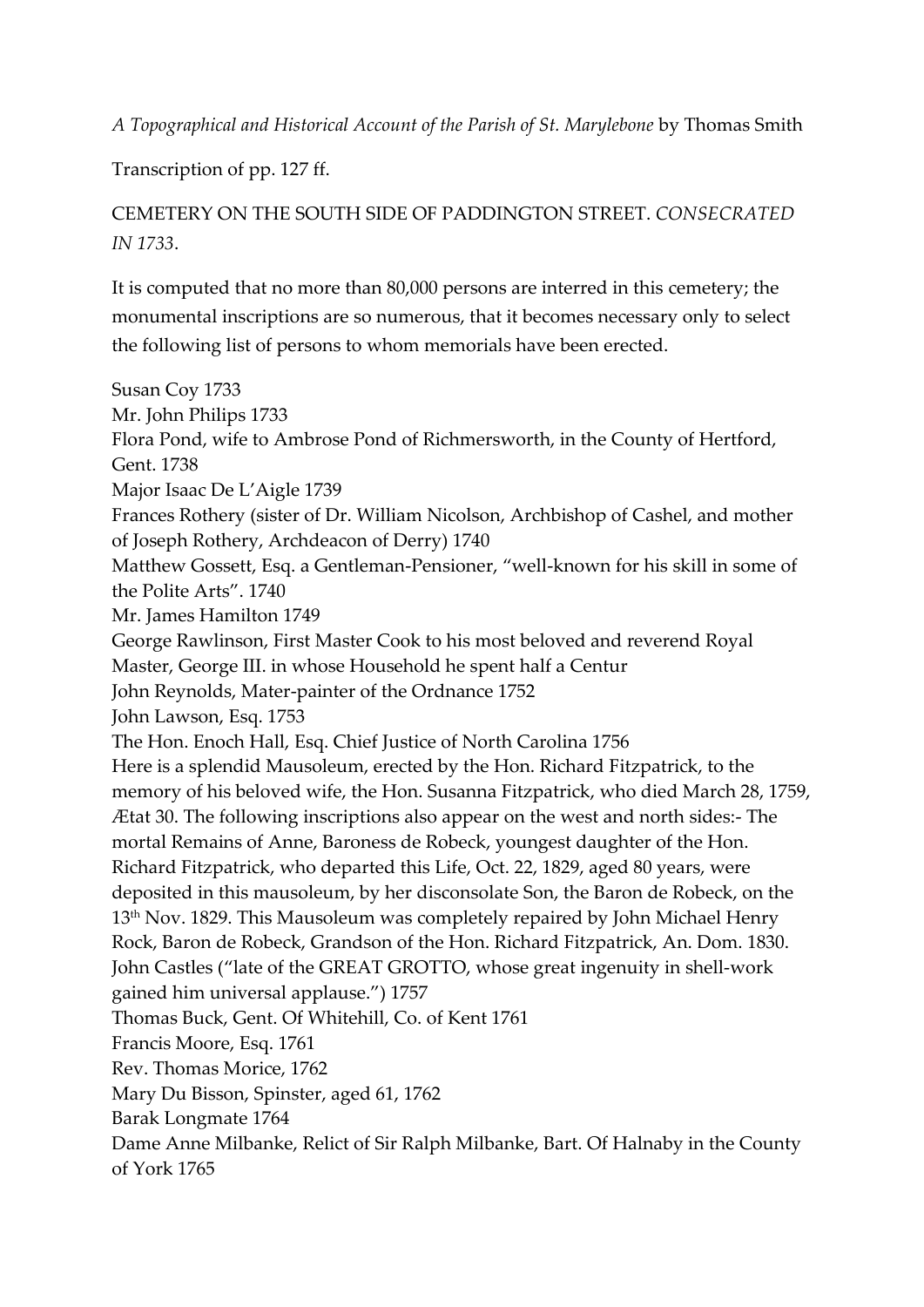Mr. Duncan Grant, late of H. M. S. Marlborough 1765 Archibald Bower, Esq. Author of the History of the Popes 1766 Anne, Relict of Capt. Geo. Edwards, R. N. 1767 Sir Andrew Chadwick, Knt. 1776 William Guthrie, Esq. 1770 Frances Rivett, Widow of John Rivett, Esq. of Checkers in the County of Bucks, and daughter of John Russell, Esq. late Governor of Bengal. She was Bed-chamber Woman to her R. H. Princess Amelia, 1775 George Mercer, Esq. one of the Justices of the Peace of the County of Middlesex 1776 Robert Adams, Esq. of Cavendish Square 1778 Benjamin Rujolas, Gent. 1779 George Lee, Esq. 1782 Dame Margaret Chadwick 1783 Rev. Joseph Hooley, Vicar of Breedon and Ratby, and Rector of Newtown Linford, all in the County of Leicester, 1783 Rev. J. Carpenter, Rector of Bignor, and Vicar of Pagham, in Sussex, 1785 Gideon Gossett, Esq. 1785 Mr. Thomas Jackson, Gent. 1786 Sir Alexander Allan, Bart. 1787 Robert Auchmuty, Esq. Judge of the Admiralty of the Four New England Provinces 1788 Mr. Thomas Chaplin, of the Sec. of State's Office, 1788 Constant Decharme, Merchant, 1788 Francis Marden, Esq. of the Hon East India Company's Service at Bombay 1789 Hester, Wife of Capt. George Martin, 1790 Mrs. Hester Fitzmaurice, sister of Lord Westcote, and Relict of John Fitzmaurice, Esq. 1790 Silvester Rossi, 1790 Jessentour Rozea, Jun. Esq. 1791 Matthew Stourton Esq. 1792 Sir Thomas Mills, Knt. 1793 Rev. Joseph Davenport, 1794 Henry Lloyd, Esq. of Boston, in North America, 1795 Capt. William Henry Brisbane, of the Royal Navy, Son of Admiral Brisbane, "He was raised to the rank of Captain, by his gallant conduct, when first Lieutenant of H. M. S. Romney, in action with the Sybylle, as French ship of war, of equal force, which she captured." 1895 Jane Simondson, a faithful Servant for 19 years in the family of John Martin Leake, Esq. 1796 Mrs. Anne Leland, Wife of Lt. Gen. John Leland 1797 Doctor John Breynton, 1799 Francis Wheatley, Esq. R. A. 1801 Sir Charles Ventris Field, Knt. 1803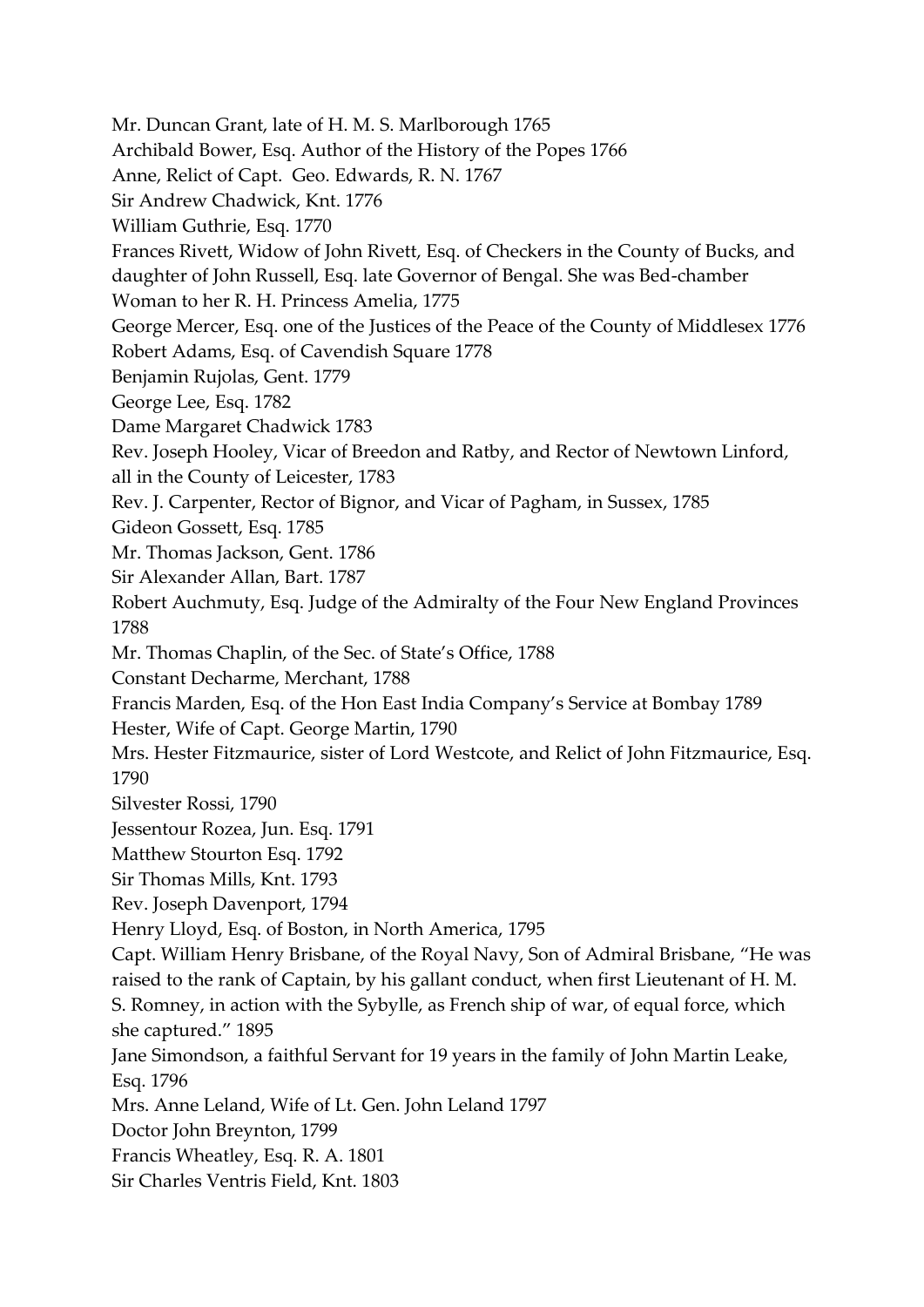Mr. John Burgess, 1803

Admiral Sir Richard King, Bart. 1806

Smuel Greigh, Esq. Late Captain in and Commissioner for the Navy of His Majesty the Emperor of all the Russias, and officiating Consul General for his said Majesty, in Great Britain 1807

Henry Stuart S. S., B. 28<sup>th</sup> Sept. 1793, D. 9<sup>th</sup> July, 1794. Also Charles Henry Stuart, S. S., B. 17th March, D. 1st Oct. 1802. Sons of J. Ferdinand Smyth Stuart, *Great Grandon of King Charles II.* rest here. "most beautiful smiling innocents, Alas! How fallen! How changed!" And Spencer Perceval Stuart, S. S., B. June 14<sup>th</sup>. D. Aug. 4, 1807. Joseph Bonomi, Esq. 1803

Anna Maria De Bathe, 1796, and Sir James Michael de Bathe, Bart. her husband, 1808 Dr. Anslie of Dover Street, Piccadilly.

Mr. James Belcher, who died regretted by all who knew him, July 30, aged 30 years, 1811

James Hume, many years in the house of Cox and Greenwood, Charing Cross 1813 Ralph Wilde, Esq. Capt. in the 89<sup>th</sup> Regt. And Major in the Portuguese Infantry, killed at the battle of Salamanca, 1812

John Thomas Malling, son of the late Major John Joseph Maling, of the Royal African Corps, 1816

Alexander Farquharson, Esq. 1818

Edwards Jones, Bard to H. M. Geo. IV. 1824

Maria Georginana, daughter of Henry Frankland, late of the 37<sup>th</sup> Regiment, 1824

Miss Micaele Lauriana Tilt (eldest daughter of Lieut. Col. Andre Tilt of His Majesty's 37th Regiment) 1825

Miss Mary Anne Pickersgill, only daughter of the late Lieut. Joshua Pickersgill, Dept. Assistant Quarter Master General to the Bengal Army 1825

Alexander Esplin, of Langholm, Dumfriesshire, 1825

Westaget Copping, Esq. 1825

Louisa Elizabeth, daughter of Rev. W. Barlow, 1826

John Meek, Esq. formerly of Jamaica, 1826

Selina Innes, Relict of the late William Innes, of the Island of Jamaica, Esq. and daughter of the late Sir Williams Chambers, Knt. Comptroller-General of His late Majesty's Works, 1827

The following lines (which are scarcely legible) are inscribed on a stone erected in 1777, to the Memory of

## GEORGE CANNINS, Esq.

Father of the late Right Hon. George Canning,

Principal Secretary of State for Foreign Affairs, during the late Reign.

Thy virtue and my love now words can tell,

Therefore a little while my George farewell;

For faith and love like ours, Heaven has in store

Its last best gift – to meet and part no more.\*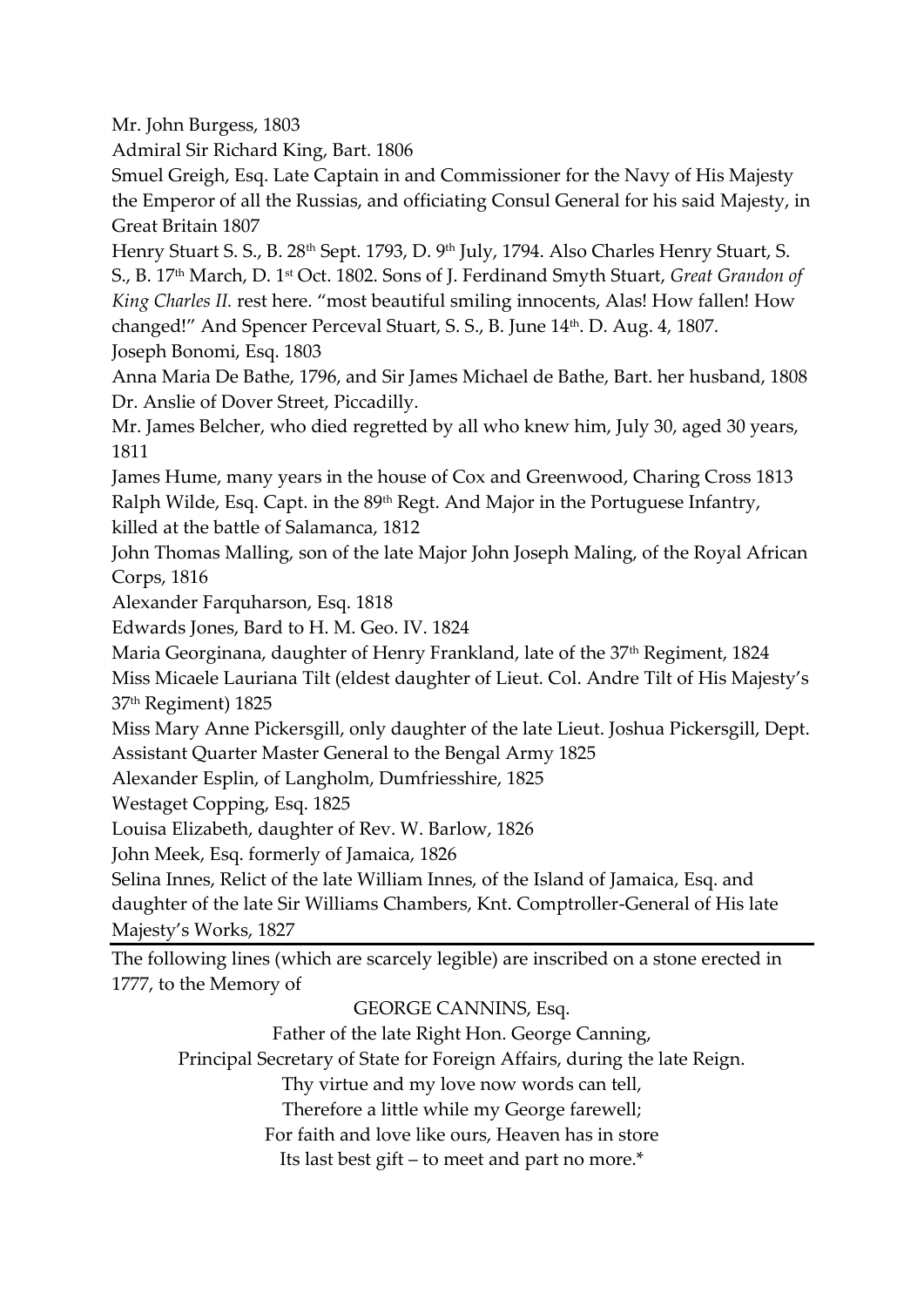\* This stone and its inscription are fast mouldering dust. A trifling sum would restore its pristine beauty : and when one considers the character, worth and wealth, of many Individuals connected with the name of CANNING, one is more than surprised, that this tribute to the memory of the Father of one of the most eminent Orators and Statesmen, that ever graced the annals of this, or of any other country, should be suffered to sink into oblivion.

Caroline Mailie, wife of Thomas Malie, M. D. Surgeon to His Majesty's 1<sup>st</sup> Regiment of Dragoon Guards. Lieut. Aaron Young, of the Royal Marines, 1827 Rev. Joseph Davidson, Fellow of King's College, Cambridge, 1828 Anne Green, who died at Boulogne, 1830 Mrs. Letitia Paux, 1830 Alexander Peter Allan, Esq. late of Basseterre, in the Island of St. Kitts, 1830 Samuel Copping, Esq/ 1830 Ellen Stanley Crozier, daughter of Henry Robert Crozier, Esq. and Caroline Stanley, 1831 Capt. Felix Thompson, 2d West-India Regiment, 1831

## CEMETERY ON THE NORTH SIDE OF PADDINGTON STREET

This ground was purchased of the late Mr. Portman for 3000*l*. and consecrated in 1772. It is smaller than that on the south side, and contains a large number of tombs, some of which are of the most splendid description. Memorials are erected to the following persons.

Philip Deare, Esq. 1774 Anthony Pelham, Esq. M. D. 1776 Mrs. Frances Gwynn, Relict of the late Colonel Leonard Gwynn, 1776 Lady Charlotte Wentworth, 3d daughter of Thomas, Marquis of Rockingham (and likewise that of Elizabeth Wombersley). "The Rich and the Poor, meet together,// The Lord is the Maker of them all."// Elizabeth Wombersley lived 55 years in the service of the said Lady Charlotte Wentworth, and died in her family. Ann Nasso, wife of Marco Nasso, Esq. of Rathbone Place, 1779 Mary Horne, widow of Captain Edward Horne, R. N. 1781 Benjamin Charles Collins, Esq. of Salisbury in the County of Wilts, 1785 Famly Vault, "The within Burial Place is the property of Wade Toby Caulfield, Esq. and his Family for ever." Joseph Tullie. Esq. of Yorkshire, Receiver-General of the Duchy of Lancaster, and Deputy-Usher of the Exchequer, 1774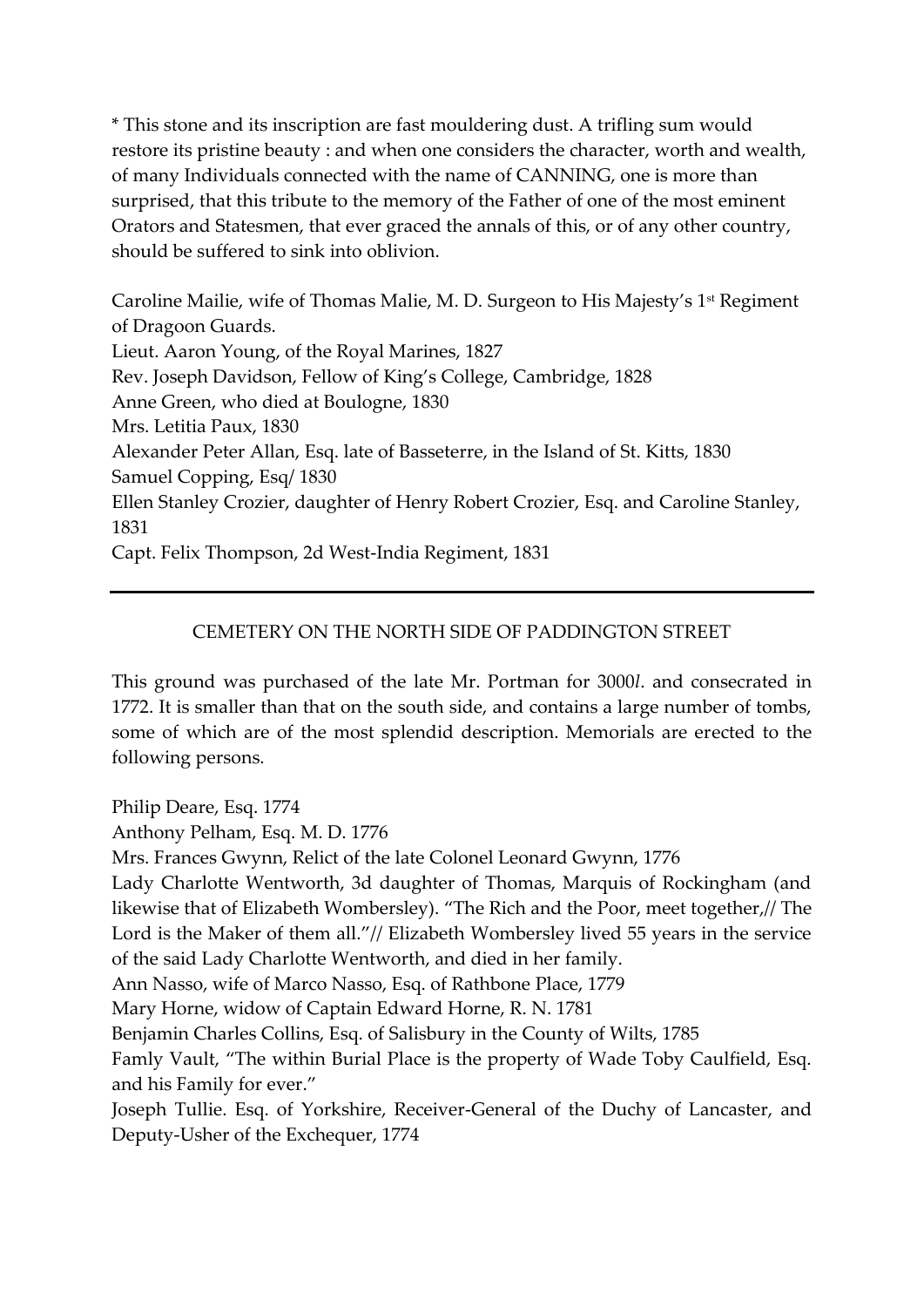Edward Cauldwell, Esq. Captain in the Navy (who married Anna Maria, only child of Thomas Clark, Gent. Of Westminster, 1780

Mary, widow of Captain Edward Thorne, of the Royal Navy, 1781

Mr. Henry Sutton, son of Sir Richard Sutton, Bart. 1782

John Jefferson, Esq. late Master of His Majesty's Ship Sandwich, 1782

Dame Leonora Rush, daughter of Brigadier-General Sutton, and Relict of Sir John Rush, Kt. 1785

David Aquiton La Rose, 1786

Malcolm Macpherson, Esq. 1787

Jonathan Court, Esq. Commander of a Ship in the service of the East-India Company, 1787

Frances Purling, wife of Matthew Purling, Esq. 1787

Malcolm Macpherson, Esq. 1787

William Newson, Esq. R. N. 1787

Alice, wife of William Bailie, Esq. 1788

Henry Bradley, Esq. 1789

Mr. John Christopher Zumpe, Gent, 1790

"When Life is past and Death is come,

The well is he, that well has done.

Catherine, Wife of the Rev. William Affleck, 1791; also, the Rev. William Affleck, late Rector of North Luffenham, County of Rutland, and Vicar of Potton in Bedforshire, 1806; also, Elizabeth, Baroness Fyffe, daughter of the above, 1827; also of Colonel Gilbert Affleck, son of the above, 1831.

Mrs. Mary Newey, wife of Mr. James Newey, of the Custom House, 1794 Stephen Riou, Esq. who died, March 12, 1780 ; in the same grave is interred the body of his wife Dorothy Riou, who died Jan. 1, 1801; Captain Edward Riou, of H. M. S. Amazon, who so nobly distinguished himself at Copenhagen on the 2d of April, 1801, under Lord Nelson (was their second son : ) and who was killed there by a cannon shot in the 38th year of his age. In commemoration of whose Services the Parliament of the United Kingdom voted a Monument to be erected in St. Paul's Cathedral.

Also, the remains of Colonel Philip Riou, who died, Oct. 21, 1817, after an honourable Service of more than 40 years in the Royal Artillery.

Matthew Purling, Esq. 1791

Susanna Tipping, Spinster, died, Nov. 1791, aged 65 7ears

Anne, Wife of Major-General William Martin, and daughter of James Gordon, Esq. of Boston, 1793

Mr. Henry Smith, of this Parish, who was suddenly bereft of life on his Birth Day, by a fall from his horse on the 23d of October, 1794, aged 29.

Captain John Bower, 1794

Robert Grews, Esq. 1794

Mary, Wife of Rev. B. Lawrence, and daughter of Robert Grews, Esq. 1796

Caroline, daughter of Sir Cecil Bisshopp, Bart. 1797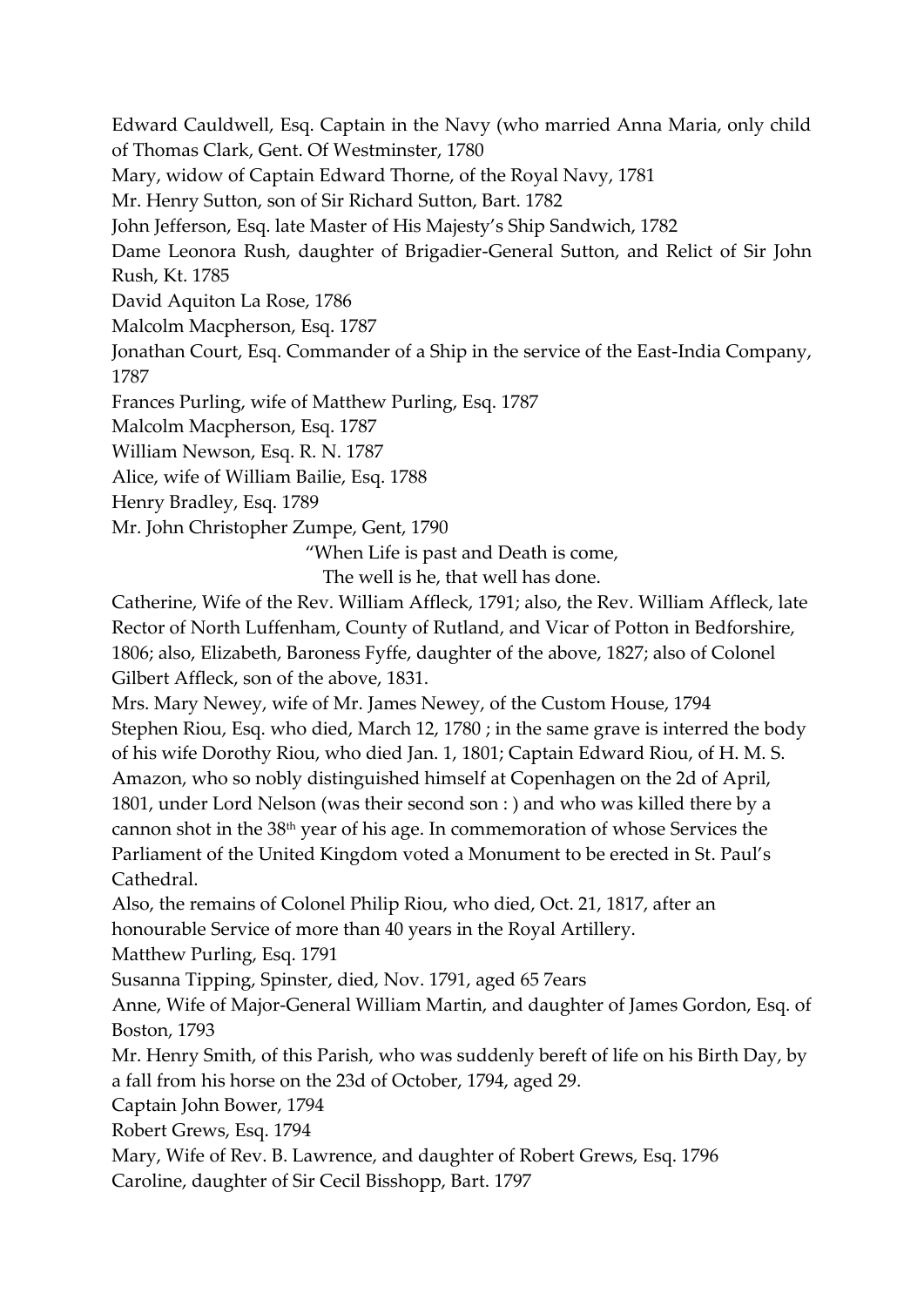Mr. Thomas Singer, 1797 ; also, Mr. William Singer, son of the above, who was unfortunately drowned as he was bathing in the river Ouse, in Yorkshire, June 7, 1798, aged 19 years.

The Family Vault of Lieutenant-General Sir Alan Cameron, K.C.B. purchased, 1797 Robert Catherwood, Esq. late of East Florida, 1797

Alexander Elmsley, Esq. 1797

Captain Robert Winch, 1798

Mrs. Ann Brettell, wife of George Brettell, of Baker Street, Esq. 1799

William Allsop, Esq. 1800

Harriet Creyke, 2d daughter of Ralph Creyke, Jun. Esq. of Rawcliffe House,

Yorkshire.

William Douglas, Esq. of Somerset Place, 1800

Miss Jane Simpson of Bradley, in the Co. of Durham, 1801

Duncan McAnder Esq. 1802

Lady Ann Sheridan, of Portland Place, 1802

Henry Cornelisen, Esq. 1803

Anne, Wife of the Rev. B Lawrence, Curate of this Parish 1803

Miss Henrietta Hellen Abernethie, daughter of the late Dr. Abernethie, Physician in Banff, 1804

Lieutenant-Colonel Robert Hunter, of His Majesty's 3d Regiment of the Foot Guards, 1804

The Rev. Robert Sumner, M.A. Vicar of Kenilworth and Stoneleigh, in Warwickshire, 1802 ; also, Robert Sumner, son of the above, of Corpus Christi College, Cambridge, 1804

Charlotte, wide of William Boscawen, Esq. 1804

Mrs. Rose Pearson, 1804, also, Mr. William Penrucker, of this Parish, who was killed by a cannon ball, in an action with the enemy off Boulogne, Sept. 6, 1804, in the  $29<sup>th</sup>$ year of his age.

Mr. Michael, Hoyle, 1805

Mrs. Anna Clarke, widow of Captain Clarke, R.N. who died at Barbadoes, 1776, she died 1805

Philip Rogers Bearcroft, Esq. Commissary of Accounts to the Leeward Islands, and one of the Commissioners for investigating the Accounts of Army Expenditure in the West Indies, during the last war, 1805

John Sumner, Esq. late of Bengal, 1808

James Dunford, Esq. 1803; also, the Hon. Mrs. Amelia M'Veagh, 1808

Juliana Wright, daughter of the late S. Wright, Esq. 1808

Mr. Joshua Brown, resident in this Parish 50 years, 1808

Robert Gregory, Esq. formerly Chairman at the Court of Directors of the H.E.I.C. and M.P. for Rochester, 1810

Mrs. Johanna Hart, wife of Mr. Thomas Hart, of the Royal Navy, 1810

William Johnston, Esq. late of Up. Berkley Street, 1810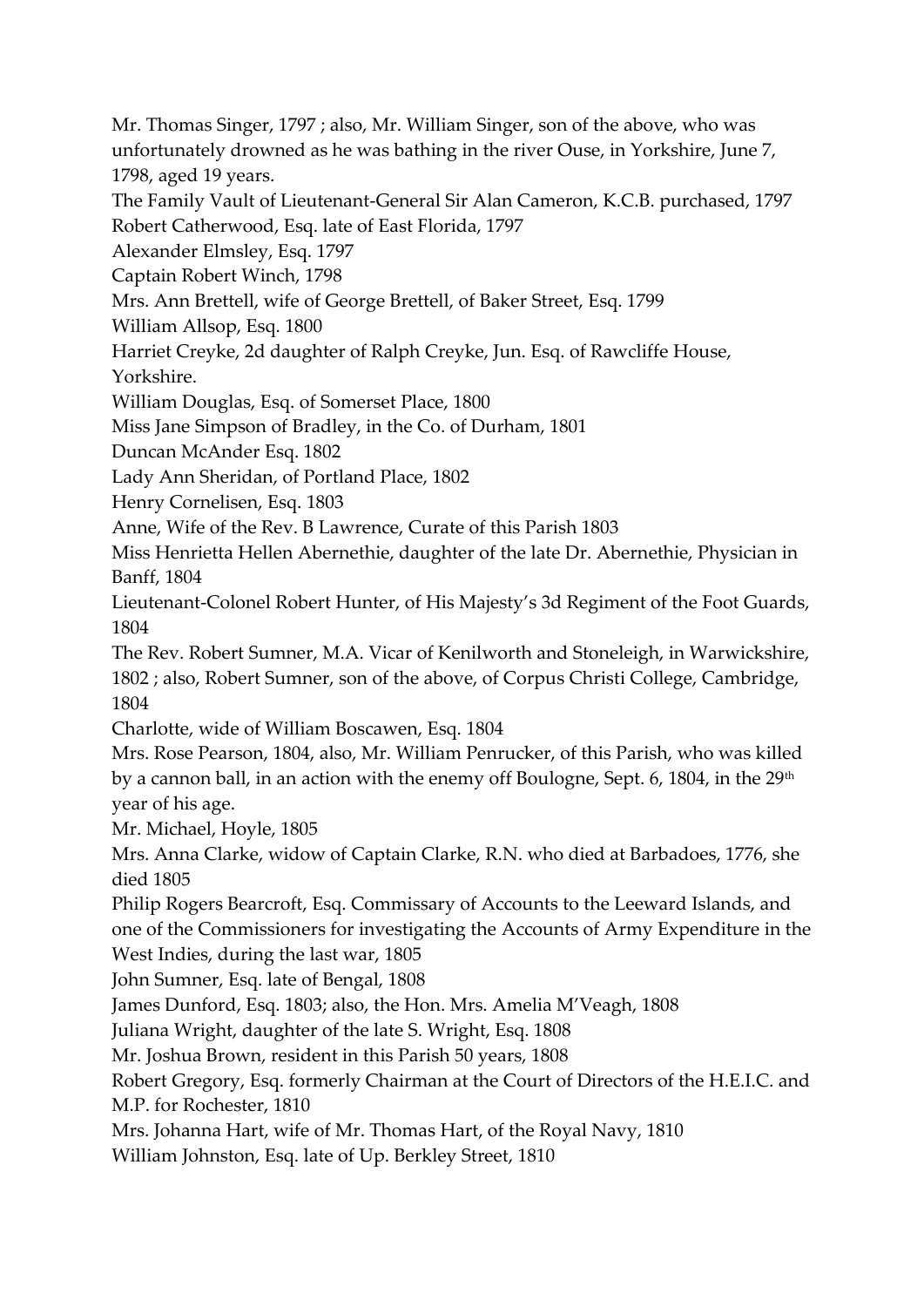Mrs. Mary Stephens, Relict of General Stephens, 1810, also, her son Lieutenant-Colonel Edwards Stephens, of the 3d Regiments of Guards, 1811 Mrs. Sarah Agar, wife of James Agar, Esq. of Welbeck Street, 1811 Francis Maria Drought, daughter of the Hon. Thomas Wallen, President of the Council of the Island of Jamaica, and wife of Thomas Drought, Esq. 1811 Miss Jane Vick, daughter of William Vick, Esq. 1812 Miss Mary Clotilda Perkins, daughter of Captain Perkins, R.N. 1812 John Schweitzer, Esq. 1812 Robert Curry, Esq. late of His Majesty's Navy, 1812 Mrs. Mary Fowler, Relict of the Rev. Bernard Fowler, late of the Rector of Wormley, Herts, 1812 The family Vault of John White, Esq. who died, 1813 Josiah Tatnall, Esq. formerly of His Majesty's Council for the Bahama Islands, 1813 William Robinson, late Deputy Clerk of this Parish, 1814 Thomas Greenwell, Esq. 1814 Jane Greenwell, wife of the above, 1832 Edward Jones, Esq. 1815 Mrs. Elizabeth Stewart, wife of Lieutenant-General James Stewart, 1807; also, General James Stewart, 1815 Mary-Ann, wife of the Rev. Okey Belfour, Minister of St. John's Chapel in this Parish, 1816 The Rev. Charles Coleman, of Ratharnham, County of Dublin, 1817 James Bruce, Esq. Lieutenant-Governor of Dominica, 1808; also, his brother-in-law, Captain John Thomson, of the Coldstream Guards, 1808; also, William Thomson, Esq. of Spring Garden, Musselburgh, near Edinburgh, 1817 Mr. John Jones, late Vestry Clerk of this Parish, which situation he filled for nearly 37 years, with credit to himself, and advantage to the Parish, 1818 Mr. John Keeble, 25 years Pastor of the Church Meeting, in Blandford Streetm 1824; also, Mrs. Elizabeth Keeble, 1822 Sarah Windowe, wife of Henry Windowe, Esq. of Painswick Lodge, County of Gloucester, 1826 Family Grave of Mr. Joseph Lee, To the Memory of Charlotte Dew, upwards of 60 years, a good and faithful Servant in the Family of Sir Simeon Stuart, Bart. 1828 Anne Gouldsmith, wife of Richard Gouldsmith, Esq. 1825, and Richard Gouldsmith, Esq. husband of the above, 1832 Master George Desanges, son of Elizabeth and Louis Desanges, Esq. of Stratford Place, 1832

I must not quit the solemn boundaries of this cemetery, without paying "the passing tribute of a sigh" to the memory of one whose ashes repose within it, but of whose name there is yet no visible record. – It is of Mr. THOMAS TURNER, for 34 years principal Corrector of the justly celebrated Shakspeare Press, of whom I would now be understood to speak. The individual in question was not less distinguished for his